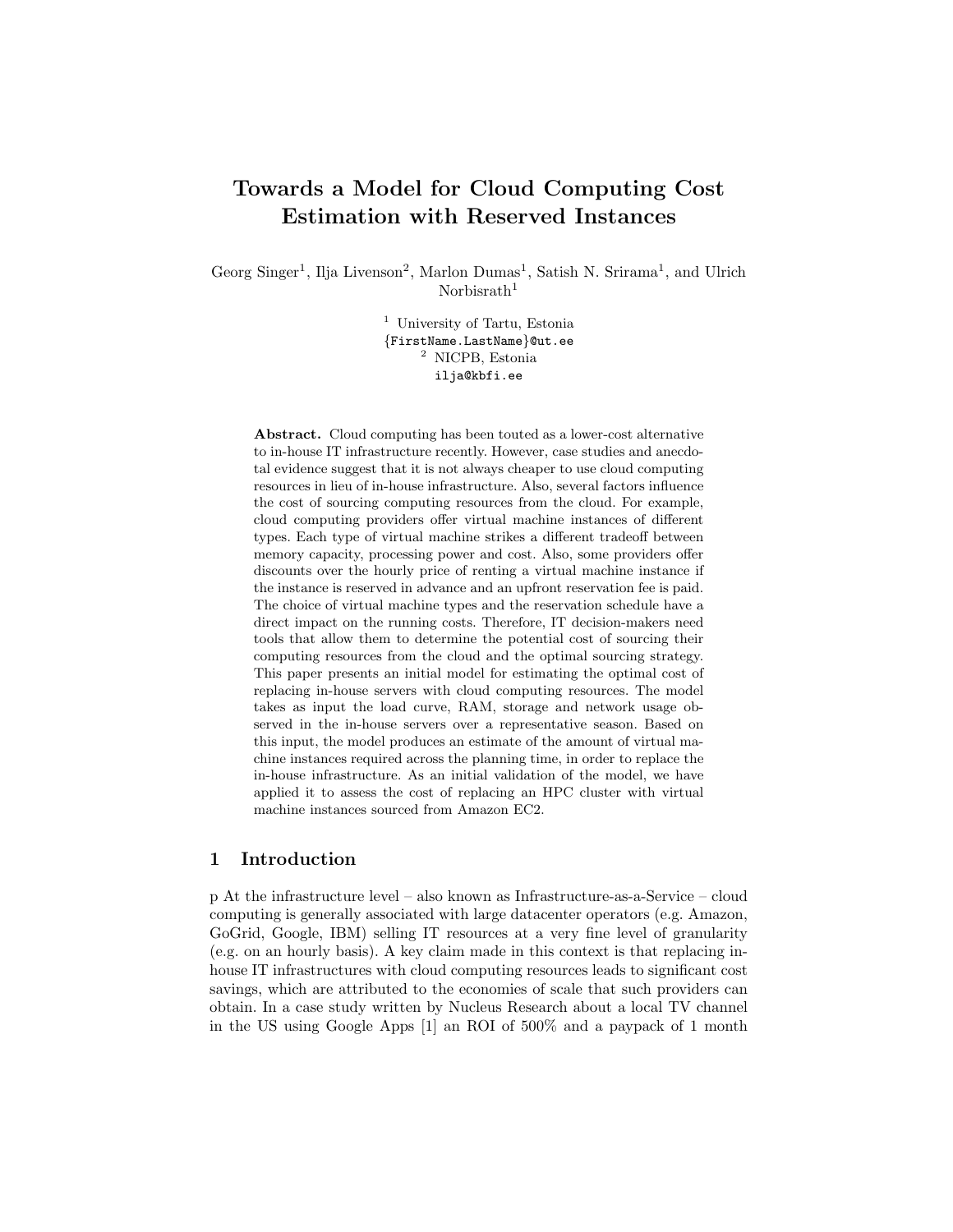is proclaimed. A report published by the IBM Cloud Labs [2] supplies various case studies showing annual cost savings of up to 79% and payback periods of 45 days. Akram Assaf has published a case study [3] about "Bayt.com", a recruiting service running on Amazon EC2, and shows monthly savings of 30%. However, while some case studies suggest that cloud computing resources can be cheaper than in-house servers in certain scenarios [2, 1], other case studies and anecdotal evidence suggest the opposite. Ewa Deelman et al. investigate in their paper [4] the cost of running scientific applications on the cloud and could not show any significant cost savings. This is mainly due to the fact that scientific applications are mostly CPU intensive and have limited storage needs.

It appears that whether cloud computing can lead to savings or not greatly depends on the type of usage. Also, there is a wealth of cloud computing offerings with different pricing models. One variable to be considered is the type of virtual machine instances sourced. Each type of virtual machine strikes a different tradeoff between memory capacity, processing power and cost. For example, Amazon Web Service offers a "Small Instance" that has 1.7 GB of memory and 160GB of storage at costs of \$0.0095 per hour. A "High-CPU Instance" on the other hand offers 7GB of memory and 1690 GB of storage at a cost of \$0.76<sup>3</sup> per hour. Another factor which has to be taken into account is related to discounts. Some cloud computing providers offer discounts when a virtual machine instance is reserved in advance (module an upfront reservation fee). This situation calls for a well-grounded model for estimating the cost of replacing in-house IT servers with cloud computing resources, that takes into account the wealth of options available. In this paper we present an initial model for estimating the optimal costs of replacing an existing IT infrastructure with cloud computing resources. The proposed model takes into account the possibility of sourcing different types of instances and the possibility of reserving instances for different lengths of time in order to reduce the hourly cost. Thus, in addition to being useful as a tool for estimating the costs of cloud computing outsourcing, the model can also be used to optimize the costs of already running applications on the cloud. To efficiently explore the large space of options, the model encodes the problem of selecting an optimal schedule and an optimal set of instances by means of linear programming. One of the key design criteria of the proposed model is that it should rely on input data that system administrators can readily obtain. Accordingly, the model takes as an input the load curve, RAM, storage and network usage observed in the in-house servers over a representative period. Such curves can be gathered using monitoring tools such as Ganglia[5] or collectd [6]. Based on these curves, the proposed model determines the amount and types of virtual machine instances required at each point of the planning period, in order to handle the previously observed load. For illustration purposes, the paper shows an instantiation of the model in the specific context of Amazon EC2, even though the model has been designed in such a way that it applicable to other cloud computing providers (e.g. GoGrid or ReliaCloud). This instantiation of the model has been implemented in a proof-of-concept tool that takes as

 $^3$  All prices are given for the AWS EU-Ireland region as of 6.06.2010.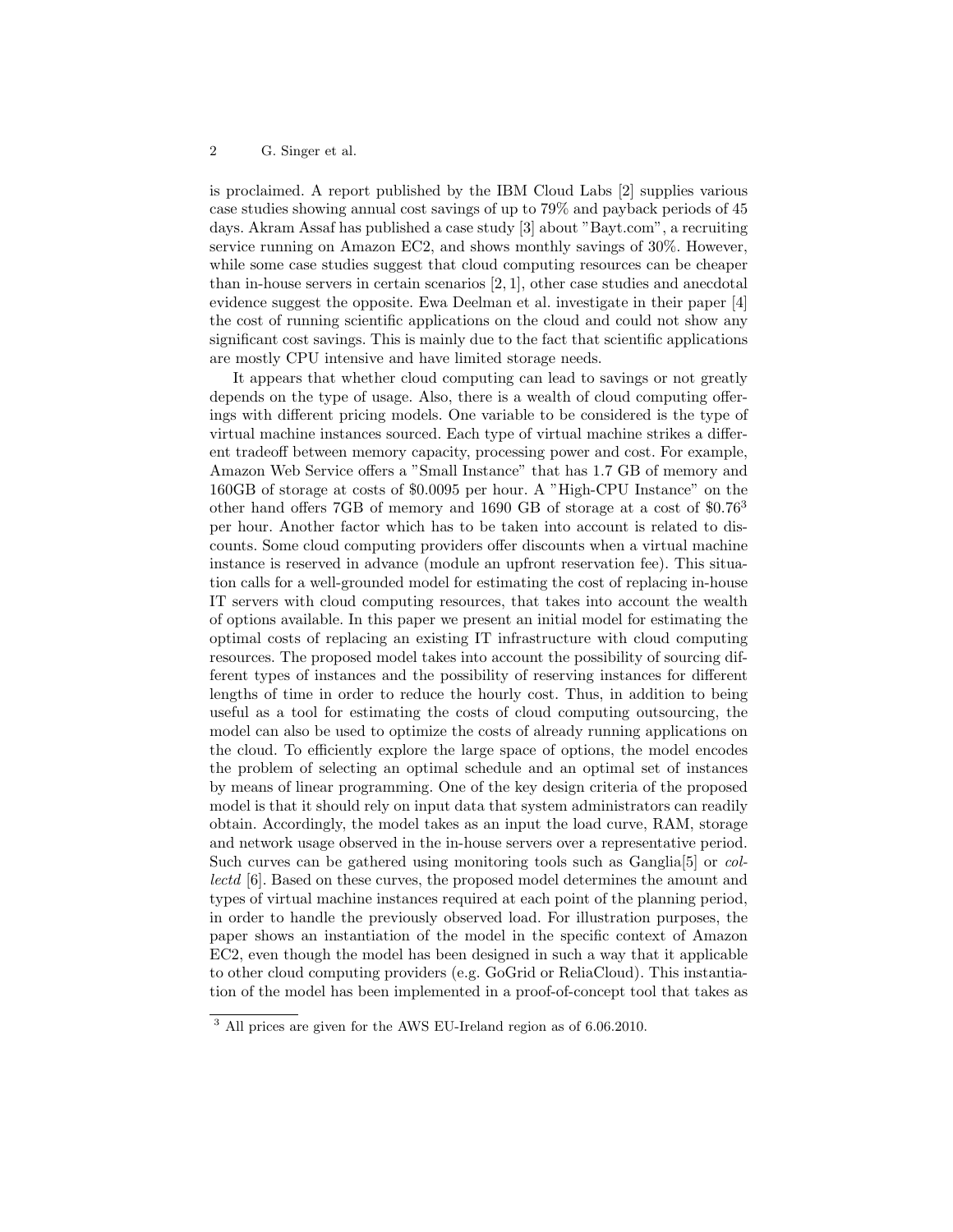input Ganglia collected data and produces the cost of running the same load on the cloud with an optimal reservation schedule. As an initial validation, we have applied this tool to estimate the cost of replacing an existing HPC cluster hosted by the Estonian NICPB institute<sup>4</sup>. The cluster is used for computation-intensive non-interactive tasks. We took the historical data for a one-year period and fed it as input to the tool. The results are consistent with previous findings as in the paper on running scientific applications on the cloud by Deelman et al. [4].

The paper is structured as follows: The following section presents the general cost estimation model and its instantiation for Amazon EC2. Next, Section 3 presents the tool implementation and its validation in the context of the NICPB cluster. Section 4 the discusses related work, while Section 5 discusses our ongoing efforts at extending and further validating the proposed model.

# 2 Model for Cloud Usage Cost Estimation

This section describes the proposed model for estimating the cost of replacing a set of in-house servers with virtual machines rented from a public cloud such as Amazon EC2. First we describe in details the inputs and the outputs of the model. Then we present the internal details of the model and its implementation.

## 2.1 Model Input and Pre-Processing Step

The main input of the model are demand curves for different types of resources across the period during which the in-house servers are to be replaced with virtual machine instances (hereon called the planning period). We distinguish four types of resources: CPU, RAM, network and storage. Below we outline how the demand curves for each of these four types of resources are obtained and pre-processed before being fed into the cost estimation model.

The RAM demand curve required by the model can be derived from the memory usage observed in each in-house server over a given season (e.g. most recent 3 months or 1 year). The granularity of the season has to be chosen in such a way that it is *representative*, meaning that the consumption is similar from one season to another. The memory usage curve over the observed season is then replicated as many times as required to obtain a RAM demand curve for the entire planning period (e.g. 3 years).

Next, to determine the demand curve for CPU, we first take as input the load curves observed in the in-house servers during a season, and replicating them as required. Here, the term "load" is used in its classic Unix definition, that is, the average number of runnable processes over the period of time. In our experiments, we obtained the load curves by calculating the average load over time intervals of 5 minutes. Load curves are machine specific – they depend on the exact hardware and operating system configuration of the server. To be able to transpose the load curve observed in an in-house server into the load curve

<sup>4</sup> Ganglia charts of this cluster are available at: http://monitor.hep.kbfi.ee/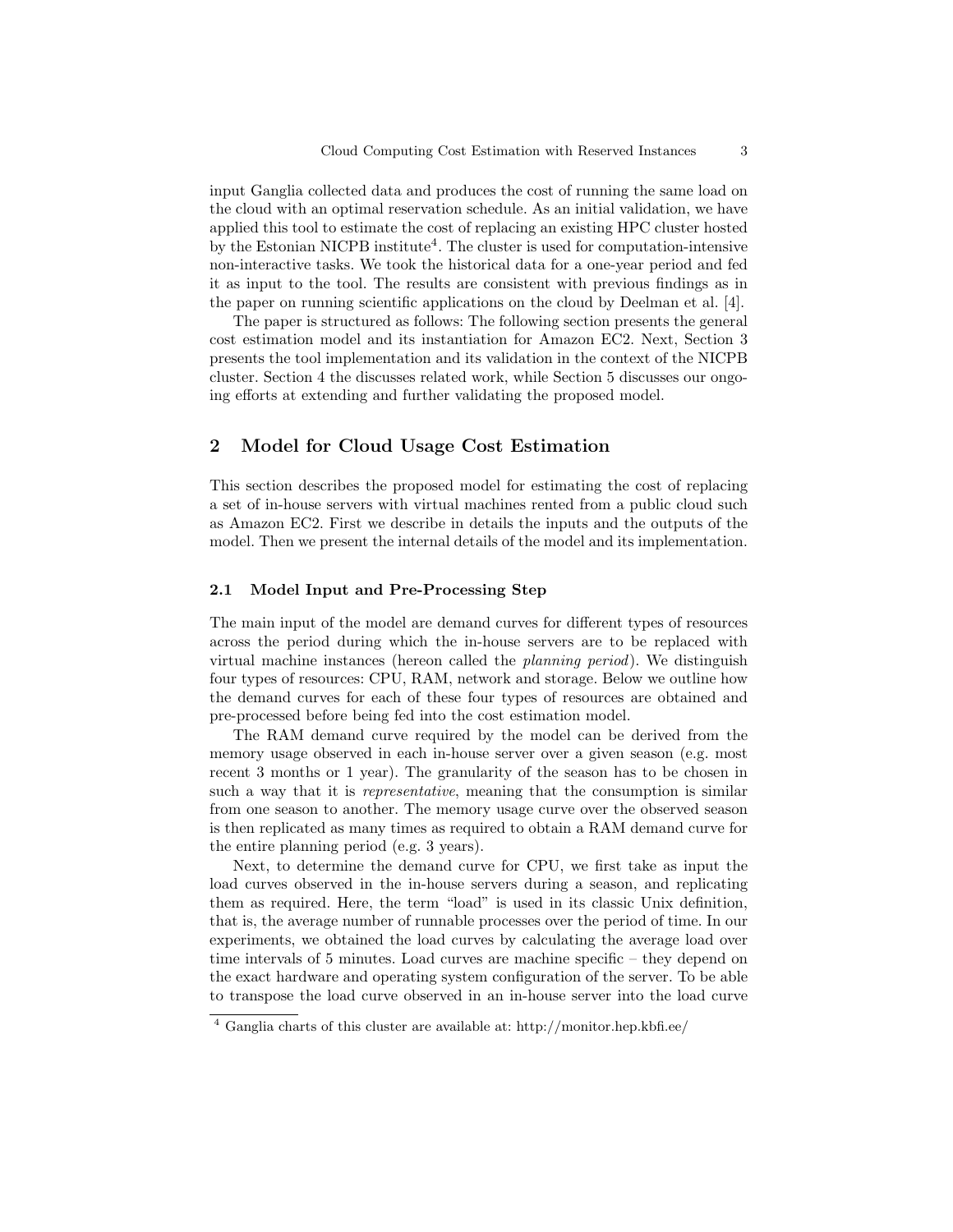that would be observed if the same set of processes were run on the cloud, we need to perform a normalization step. This normalization step basically maps the the computational power of the in-house servers into the computational power of the cloud instances that will replace these servers. To perform the scaling step, the model takes as input scaling factors between the in-house servers and the cloud instances that can replace them. One way to obtain these coefficients is to run a standard benchmark, for example commercial SPEC [7] (or a more lightweight benchmark such as nbench [8]) both on the in-house servers and on the cloud instances, and to use the ratio between the in-house and the cloud instances measurements as a scaling factor. The precision of this scaling method is not perfect, but it gives a reasonable estimate. In the experiments reported later, we used this method to map between the computational power of a set of cluster nodes and the declared power of the Amazon EC2 instances expressed in terms of Compute Units (CU), which is EC2's unit for expressing the power of their virtual machine instances. In this context, the normalization step leads to CPU demand curves that plot the number of CUs required at each point in the planning period.

The CPU demand curve can take an arbitrary shape. In order to handle any type of curve while keeping the estimation model computationally practical, we discretize the CPU demand curve using the following procedure. First we identify the local minima in the curve. Each interval between two consecutive local minima becomes one period in the discretization. Each time period is guaranteed to contain one peak. We then construct a stepwise function by mapping each time period to the maximum value observed during that period.<sup>5</sup>

In order to avoid the computational burden of having to deal with a very large number of periods in the discretization, the model allows one to optionally fix a minimum discretization threshold. This threshold can be set for example to one month. In this case, each period in the discretization is assured to be at least one month long.

Once we have computed a discretized demand curve for CPU, we discretize the RAM load curve using the same periods as the CPU curve. The resulting discretized RAM and CPU demand curves for the planning period are then given as input to the estimation model.

Regarding network demand, it is important to distinguish between the amount of data pushed into the cloud (*net in*) versus the amount of data pulled out of the cloud  $(net_{out})$ . This distinction is important because different costs apply to each of these components. The model takes as input the total amount of  $net \text{ } in$ ) and  $net \text{ } out$  over the entire planning period. These two numbers can be derived by taking the observed traffic in and out of each in-house server over a season, and replicating this observed traffic as required to fit the length of the planning period. Finally, the storage demand curve can be derived based on the amount of data stored in the hard-drives attached to in-house servers over a season. The storage demand curve needs to be discretized according to the

<sup>5</sup> Alternatively, instead of using the maximum value, we could use the 95% percentile depending on the required level of service level agreement.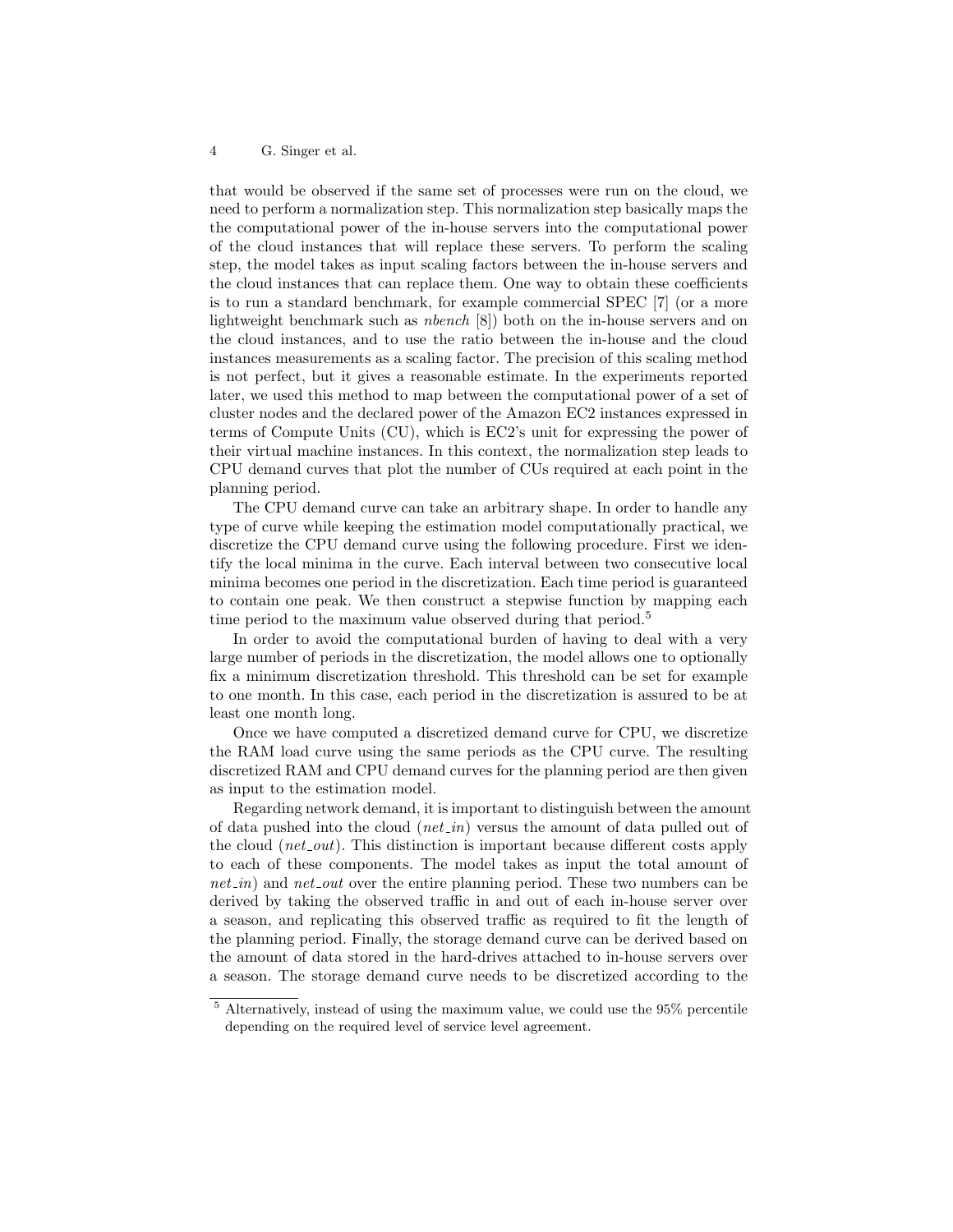time unit that the cloud provider uses for storage billing. In the case of Amazon EC2 (Elastic Block Storage) or S3 (Simple Storage Service), this means that the storage demand curve should be discretized by the month.

#### 2.2 Output

The model produces three outputs: a virtual machine usage function, a reservation schedule, and the total cost. The virtual machine usage function is a function indicating how many virtual machine instances (and of which types) are needed at each point in time in order to satisfy the input demand curves. We call this latter function the cloud usage plan. Cloud providers generally offer discounts on the cost of renting a virtual machine instance, if the instance is reserved in advance for a period of 1-3 years. For this, a certain reservation fee is paid upfront. The model takes these discounts into account by computing an optimal schedule for reserving virtual machine instances during the planning period. Accordingly, the second output of the model is a function indicating how many machines need to be reserved and when they should be reserved. This latter time function is called the reservation schedule. The reservation schedule is represented as a set of tuples  $(n, p, t, d)$  stating that n virtual machines of type p need to be reserved starting at time t for a period of d time units. In the case of Amazon,  $d = 1$  year or  $d = 3$  years are the only options. However, the model is general enough to accommodate other options. Based on the virtual machine usage function and the optimal reservation schedule, we then calculate the total cost of replacing in-house servers with cloud servers for the given demand curves. This leads to the third output of the model.

### 2.3 Internal Details of the Model

The key step of the proposed cost estimation model is to transform the CPU demand curve and the RAM demand curve into a cloud usage plan and a reservation schedule that minimize the total cost. To tackle this optimization problem, we formulate it in terms of linear programming.

We recall that these demand curves are discretized into  $n$  disjoint time periods  $t_i$  such that  $T = \bigcup_{i=1}^n t_i$ . For each time period  $t_i$ , the computing demand curve states how many compute units are required during time period  $t_i$  while the memory demand curve states how many MB of RAM are required during the time period in question.

For notational convenience, we define  $length(t)$  as the function that returns the duration of time period  $t$  using the time granularity for which cloud services are billed. In the case of Amazon EC2, the length of a time period is expressed in number of hours, since EC2 instances are billed on an hourly basis. Also, for the sake of simplicity we assume that each time period  $t_i$  in the discretization is contained in exactly one year of the planning period.

We recall that a linear programming model is composed of parameters, variables and an objective function. The linear optimizer seeks to minimize or max-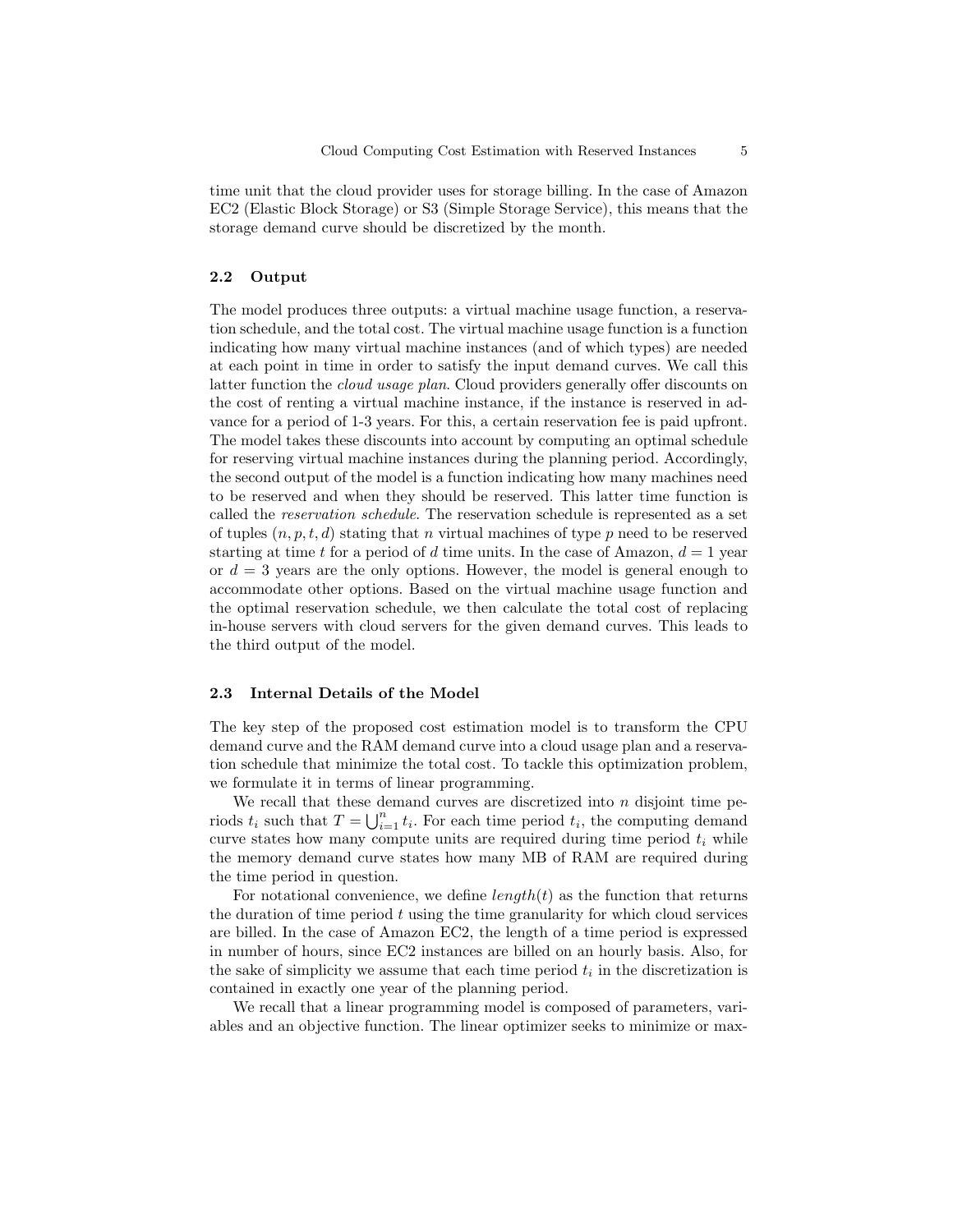imize the objective function by assigning values to the variables of the problem. The parameters are set before the optimizer is invoked.

The parameters of the linear programming model are derived from the input of the cost estimation model. They include:

- $-D_t^{CPU}, D_t^{RAM}$  the value of the demand curve for CPU and RAM during a time period  $t$ .
- $RC_d^p$  the cost of reserving a virtual machine instance of type p for a time period of length d. In the case of Amazon EC2, there are three types of instances, namely small (S), large (L) and extra-large (XL), and we would have one parameter  $RC_d^p$  for each of these three types and for each possible reservation length (i.e.  $p \in \{S, L, XL\}$  and  $d \in \{1, 3\}$ . We assume these cost parameters do not vary across the planning period.
- $RUC^p$  the unit cost of using a reserved virtual machine instance of type p.
- $-$  ODC<sup>p</sup> the unit cost of using an instance "on demand", i.e. without prior reservation.
- $C^p$  is the capacity of virtual machine instance of type p. In the case of EC2, this parameter is measured in compute units for CPU and in Mega-Bytes for RAM.

The variables correspond to the number of instances of different types to be reserved and used at each period:

- $-R_{t,d}^p$  is the amount of virtual machine instances of type p reserved at the beginning of time period  $t$  for a duration of  $d$ . In the case of EC2,  $d$  is 1 or 3 years.
- $RU_t^p$  is the number of reserved instances of type p that are in use during time period  $t$  (Reserved and Used).
- $ODU_t^p$  is the number of on demand virtual machine instances used during time period  $t$ . (On demand and used)
- $U_t^p$  is the total number of virtual machine instances of type p that are in use during time period t, i.e.  $U_t^p = R U_t^p + O D U_t^p$ .

The objective function consists of three components: (i) the total cost of reserving instances throughout the planning period; (ii) the total cost of using reserved instances; and (iii) the total cost of using on-demand instances. Each component is defined as a sum across all time periods  $t \in T$  in the discretized demand curves, all types of instances  $p$ , and all allowed reservation lengths  $d$ .

$$
\sum R_{t,d}^p \times RC_d^P +
$$
  
\n
$$
\sum RU_t^p \times RUC^p \times length(t) +
$$
  
\n
$$
\sum ODU_t^p \times ODC^p \times length(t)
$$

Finally, the linear programming model comprises two sets of constraints: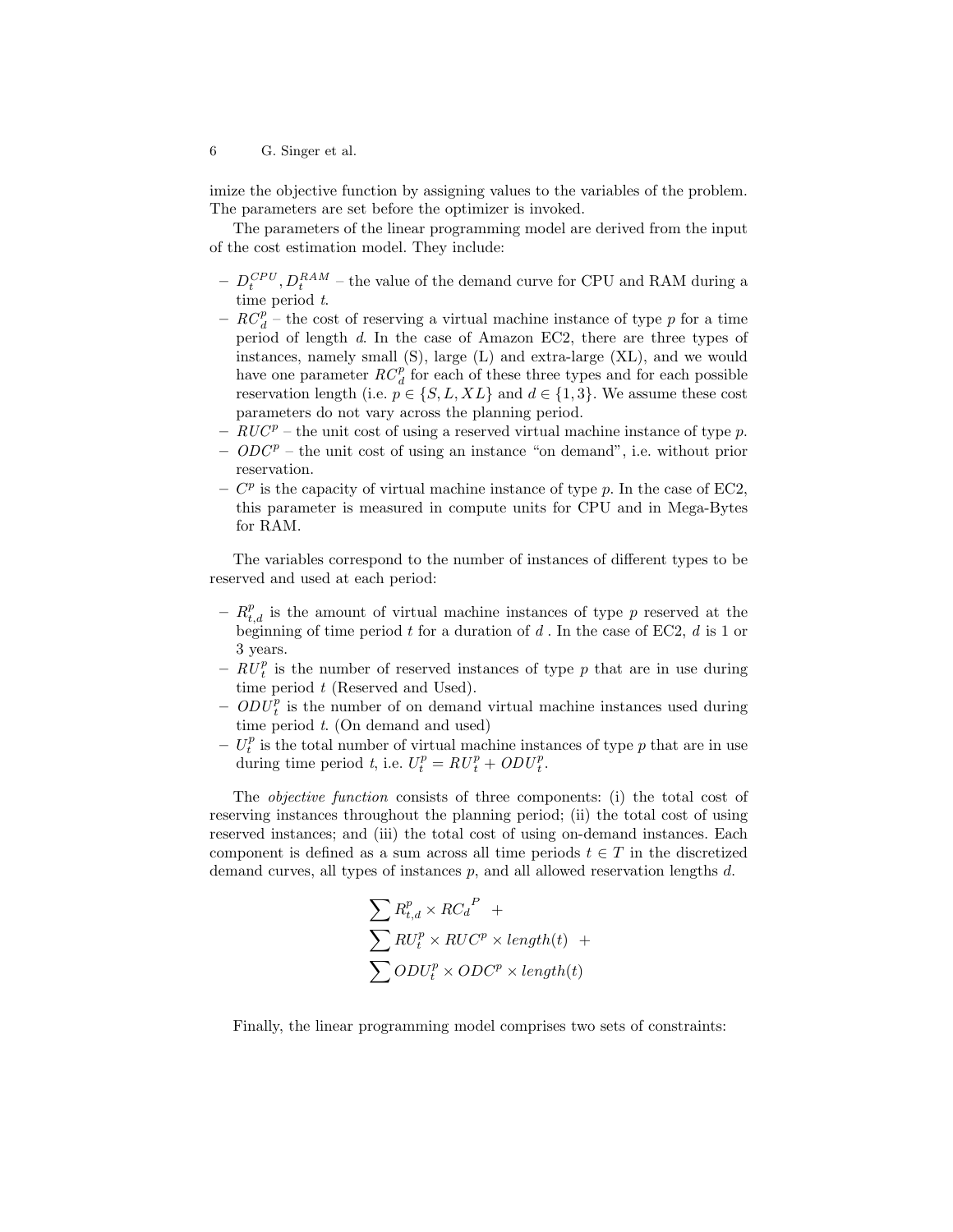$-$  Needed capacity constraints for the reservable resource (for each period  $t$ ):

$$
\Sigma^p(U_t^p \times C_t^p) \ge D_t
$$

– Reservation capacity constraint (for each type of instance  $p$  and for each  $t$ ):

$$
R U^p_t \leq \sum R^p_{td}
$$

The needed capacity constraint for a given time period  $t$  states that the sum of "used reserved instances" and "used on-demand instances" must meet the required capacity during time period  $t$ . The reservation capacity constraint states that the number of "used reserved instances" during every time period must be at most equal to the number of reserved instances during that time period. In other words, we cannot use more reserved instances than the number of current reservations.

# 3 Evaluation

For evaluating our model we analyzed the historical metrics of the NICPB WNB cluster and tried to estimate how reasonable it would be to let this cluster run as cloud resources in Amazon EC2. The NICPB WNB cluster is mainly used for computationally intensive applications in the area of scientific computing. It runs mainly Monte Carlo simulations and data analysis applications on datasets from the high-energy physics, computational linguistics and chemistry. These are usually batch processes. Therefore, the class of applications we are looking at are embarassingly parallel which allows us to assume linear scaling in regard to the processor power available. We implemented the data aggregation and the model in Python and used COIN [9] linear optimizer for finding the best EC2 configuration.

#### 3.1 Dataset Description

We used real load and memory usage data obtained over a 10 month period from March 2009 till December 2009. For the discretization step we used RRDTool [10] and aggregated usage metrics by month. The resulting discretized curve is shown in Figure 1. The objective was to estimate the cost of running the same load on Amazon EC2 during a 10 month period.

As explained in Section 2, we apply a normalization step to match the source platform with the destination platform on the cloud. For this normalization, we make use of SPECint [11]. The source system consists of 30 IBM System x3550 machines with dual Intel Xeon E5410 Quad Core processors per machine (8 cores per machine). It is the origin of the dataset used for our calculations. SPECint shows a base value for it for one core of 18.7. We selected this value from the nearest measured system: IBM System x3400, Intel Xeon E5410.

The target system consists of EC2 instances of different types. As mentioned earlier, the power of these instances is measured in terms of Elastic Compute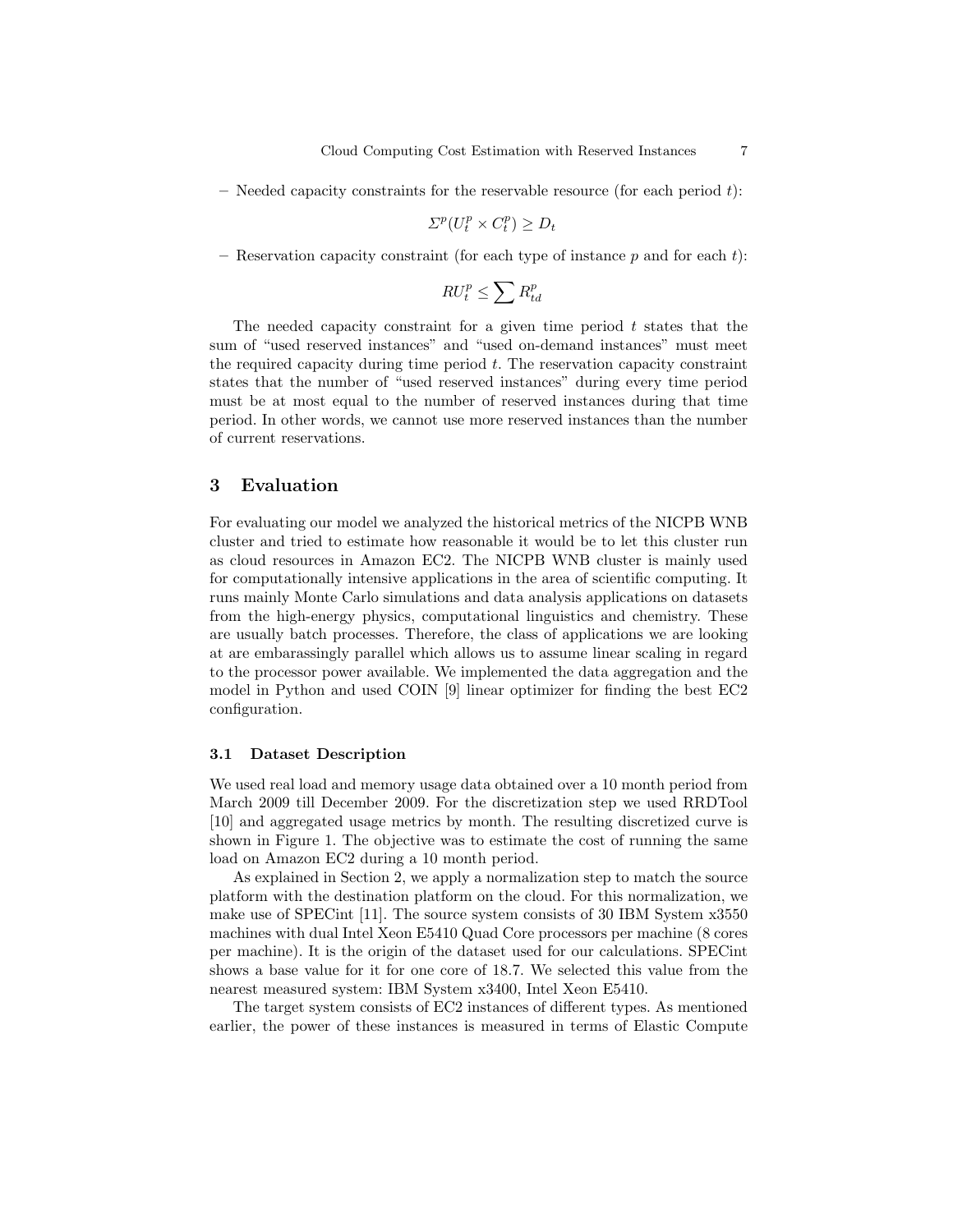

Fig. 1. CPU, RAM, network and storage demand curves used for the experiments (discretized, but non-normalized).

Units (ECU). A standard small instance corresponds to 1 ECU, a standard large instance corresponds to 4 ECU and a high-CPU extra large instance corresponds to 20 ECU. The guaranteed performance of an ECU is defined as the CPU capacity of a 1.0-1.2 GHz 2007 Opteron or 2007 Xeon processor. This maps to a SPECint base value of 5.75 – taking as reference the 1.2 GHz value in SPECint 2006 of an HP BladeSystem bc2000 Blade PC. However, our tests show that the actual processing power of a standard small instance was an Opteron with 2.6 GHz, which maps to a SPECint base value of 12.6.<sup>6</sup> For pragmatic reasons, we chose this latter value. Accordingly, we scaled the CPU load curve by multiplying it by 18.7/12.6 and we used the resulting curve as the CPU demand curve.

Network traffic in Figure 1 is measured in GB of incoming and outgoing traffic. This curves were used to compute the *net in* and *net out* cost parameters of the model. Amazon offers two main ways of purchasing storage: Simple Storage Service (S3) and Elastic Block Storage (EBS). In this scenario, we use S3 as it fits the requirements of the in-house applications: downloading the input file, processing it, uploading the results to the storage system.

We gathered the cost data from the EC2 price-list for the European region  $-$ " EU Ireland".<sup>7</sup> The relevant prices for this scenario are given in table 3.1.

<sup>6</sup> Based on Cpuinfo.

<sup>7</sup> http://aws.amazon.com/ec2/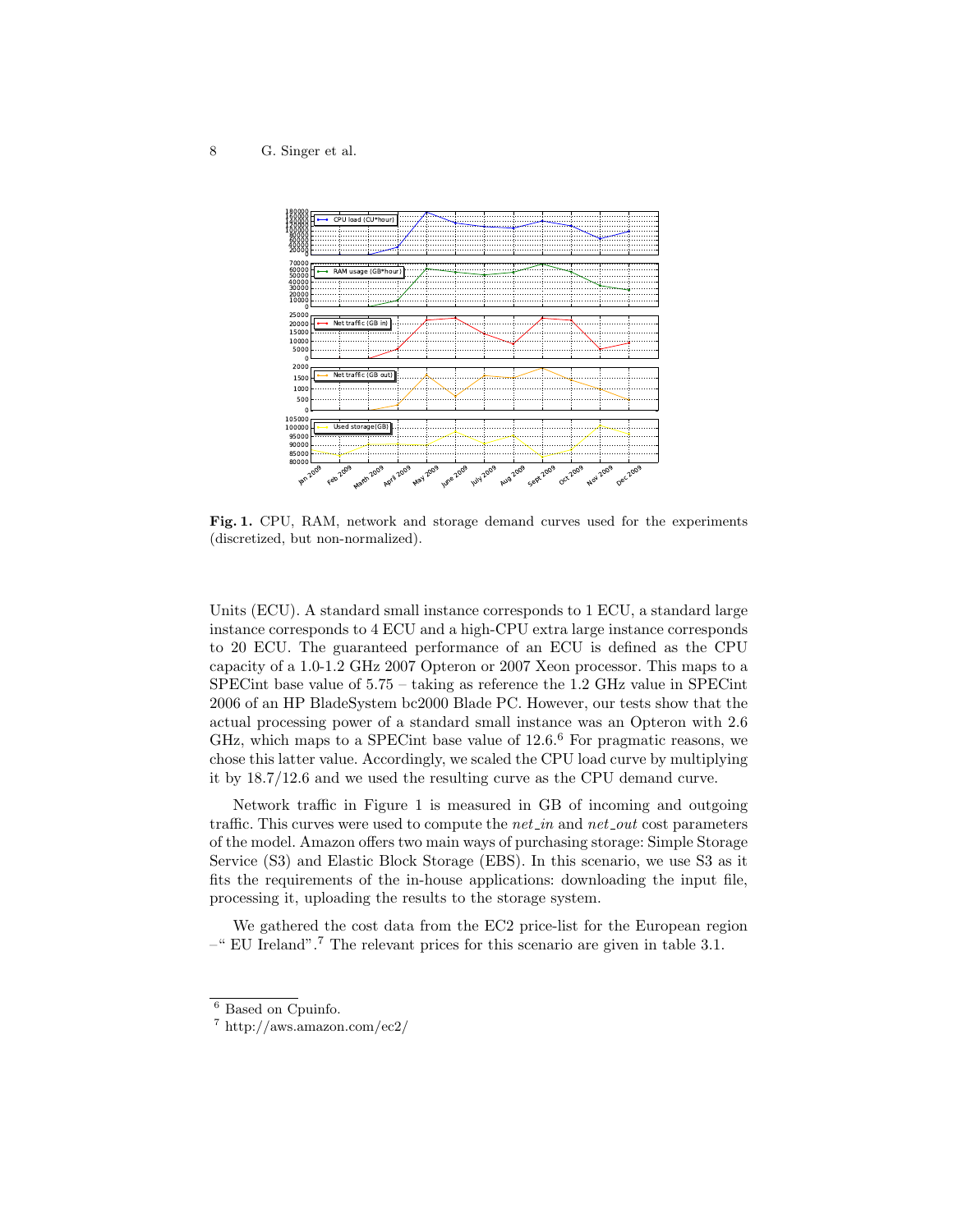|                                |          |        | standard Shigh-CPU Mhigh-memory XL |
|--------------------------------|----------|--------|------------------------------------|
| On-Demand instance (per hour)  | \$0.095  | \$0.19 | \$0.57                             |
| Reserved instance (1 year) fee | \$227.50 | \$455  | \$1325                             |
| Reserved instance (3 year) fee | \$350    | \$700  | \$2000                             |
| Reserved instance (per hour)   | \$0.04   | \$0.08 | \$0.24                             |

Table 1. Price-list for relevant Amazon EC2 Linux instances for EU-Ireland region as of 6.06.2010.

#### 3.2 Results

After running the optimization over the scenario mentioned, we have got the following results. Offering the same kind of service on AWS as the NICPB WNB cluster does, it would cost roughly \$980k. These costs comprise of \$844.61k for CPU usage (86.18%), \$13415.5 (1.37%) for data download, \$1579 (0.16%) for outgoing communications and \$120.40k (12.29%) for data storage. These numbers illustrate the fact that the major operational costs come from the usage of EC2. Note also that the numbers do not include the input data migration to the cloud. This migration is needed as it allows to cut on the network costs: data transfers inside the AWS cloud are free.

In a similar analysis of running scientific computing application on clouds, [4] observed that the cost of running an application on the public cloud depends heavily on the usage profile of the application. Our model shows that if we use cloud-based storage, the main expense for the HPC applications on Amazon cloud is the computational part.

## 4 Related Work

Interest for the comparison of in-house computing versus cloud computing is growing in the recent literature [12–14]. For instance the technical report by the University of California at Berkeley [12] clarifies terms, provides simple formulas to quantify the comparison between of cloud and in-house computing. The authors provide a short case study (house computing versus cloud computing) based on the general characteristics such as electricity costs, network bandwidth, operations, software and hardware available. In general this paper provides a lot of information both for the infrastructure of cloud computing and also proposes a number of issues that still remain research questions for the future. This work lacks a systematic view-cut for the targeted cloud versus in-house computing comparison. It does not propose any model that could be used to predict the costs on the cloud.

In [13], a framework for analyzing economic and technical aspects of cloud versus in-house computing is presented. The first part of the framework takes into account the criteria relevant both for the cloud and for the in-house computing. These include  $(i)$  the business domain,  $(ii)$  the business objectives, and  $(iii)$  the demand behaviour. The second part of the framework differentiates between criteria specific for cloud computing (storage capacity, processing power,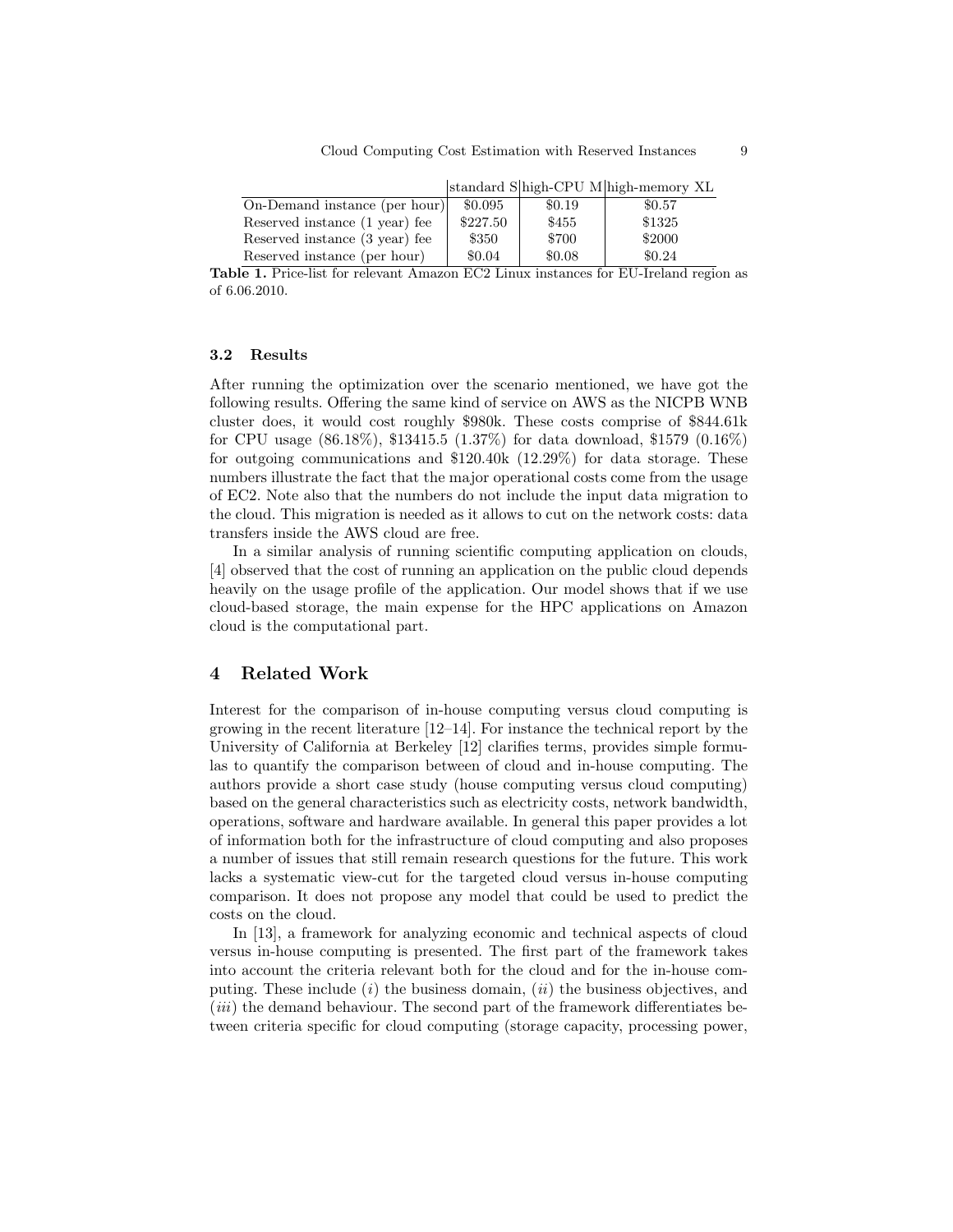data transfer number) and for in-house computing (facility, energy, cooling infrastructure, cables, servers, network fees, salaries). In general the assessment of the in-house infrastructure is suggested following the general TCO models [14]. Although conceptually useful, the estimation framework [13] still remains very abstract for the systematic assessment and comparison of the in-house infrastructure and cloud computing.

In [14] Spellmann *et al.* present a case study and a set of criteria that suggest some means to compare cloud computing against in-house computing. The possible criteria include infrastructure scalability, physical resource utilization, energy consumption, network infrastructure, security, software licensing, and facility costs. Some of these criteria are elaborated in the case study provided in the paper. Although the analysis covers different cloud and in-house criteria, this work [14] does not provide any systematic method not framework for the cost assessment.

Similarly for operational/business costs and for risks and their costs, little is elaborated for the personnel cost estimation. The majority of the studies [12] [14] discuss that there are maintenance, business continuity, and other costs, however these are not further detailed. Finally the identified studies discuss little about the costs changes during the changing setting (when either the costs of cloud providers and/or SaaS providers are changing) and migration (forward and backward in-house and cloud computing) cost. In [12] authors discuss different characteristics of the cloud computing architectures, namely Amazon EC2, Microsoft Azure and Google AppEngine. However the study provides no comparison between these architectural models.

Finally we want to mention another paper that discusses a model that is at the same time broader than ours and still less deep. It is the one by J. Strebel [15]. The paper gives a very broad overview of all different cost factors involved when running applications in a Grid environment. It provides a formula to estimate the costs on the cloud taking many cost factors into consideration. An optimization to get the price minimal instance configuration is not implemented in the model. Further on it does not account for the possibility to reserve instances that is offered by AWS.

The considered publications that investigate different high-level criteria that directly or indirectly describe the *organisations operational* and *business* costs. The major limitation in all works is the lack of the concrete low-level models. The most complete analysis (including two-three level criteria list) is provided in [14], however even here the authors say that the concrete application of the criteria depends on the specific organizational profile.

# 5 Conclusions and future work

This paper presented our cloud computing economic model that can predict whether or when it is optimal to move an existing application setup to the public cloud. The model is based on the cost optimization function using linear programming principles. We also showed with our model and analysis that it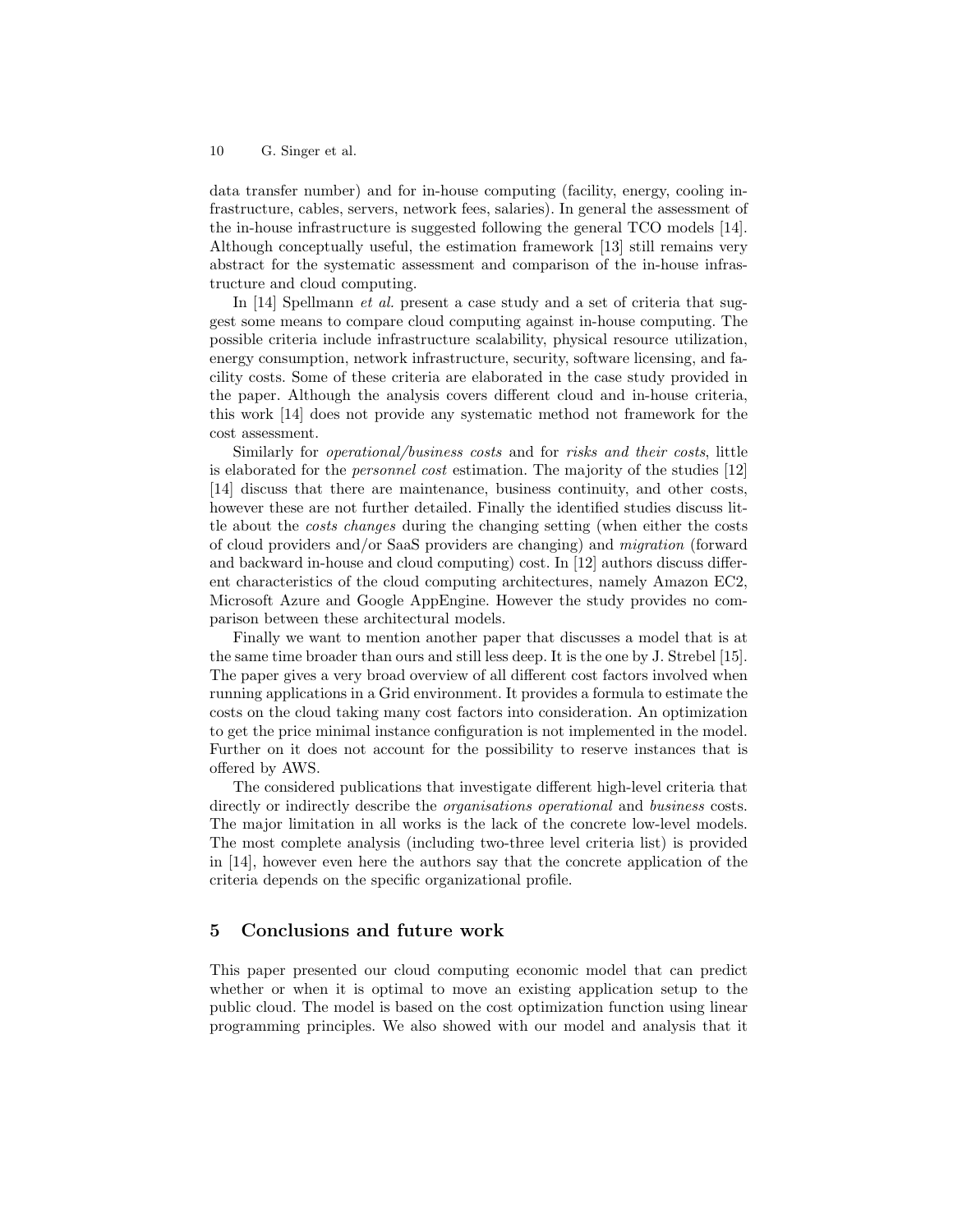is not necessarily beneficial to move the scientific computing clusters to the clouds for cost reasons only. In the future we will be looking at different load types specific for certain applications. We are considering to look at e-commerce, social networking, and travel sites for this purpose. We will select those examples due to the nature of their yearly traffic pattern.

As a next step, we are working on a simulation environment for business transaction oriented websites. The problem in this field is to determine how many compute units (or VM instances) are needed in order to cope with a given workload. Preliminary empirical studies have suggested that this problem is nontrivial because it depends on the type of the application and the configuration employed (e.g. where the load balancer is placed). Accordingly we plan to use well-known benchmarks (eg. TPC-W, rubis) that are representatives of specific domains (e.g. E-commerce) under different configurations to derive a function that maps the workloads to required number of instances. This is also in line with the work undertaken in cloudXplorer.

We are also aware of the studies like [16] that propose alternative architectures and/or dynamically switching among several configurations depending on workload and traffic pattern, as they argue that none of the configurations of cloud components can excel in all traffic scenarios. However we would presume that a proper cost optimization model can be drawn for any of the configurations. We will base our tests on TPC-W, the rubis auction shop simulation system, and a special configuration of the open source shop software opencart<sup>8</sup> to exactly measure scalability of the different system components under different kinds of loads and traffic.

It will be possible to extend our predictions even forward, when we relate the traffic of a web site with the expected load corresponding to the type of the web site. With this we can extend our prediction to E-commerce sites like Amazon.com or travel sites like Lastminute.com or social networking sites like Facebook.com. All cites have a unique traffic pattern. We want to investigate if it is possible to establish a set of rules that can make a reliable suggestion whether is makes financial sense (or not) to move an in house IT infrastructure to the cloud purely based on the usage pattern of the application.

Acknowledgments This research is part of the EUREKA Project 4989 (SITIO) co-funded by the European Regional Development Funds via Enterprise Estonia.

# References

- 1. NucleusResearch: ROI case study Google apps TVR communications. http://www.google.com/apps/intl/en/business/case studies/tvr.pdf
- 2. Jinzy, Z.: IBM cloud computing case studies (2010)
- 3. Akram, A.: Making the case for the economic benefits of cloud computing: Case study: Bayt.com

<sup>8</sup> http://www.opencart.com